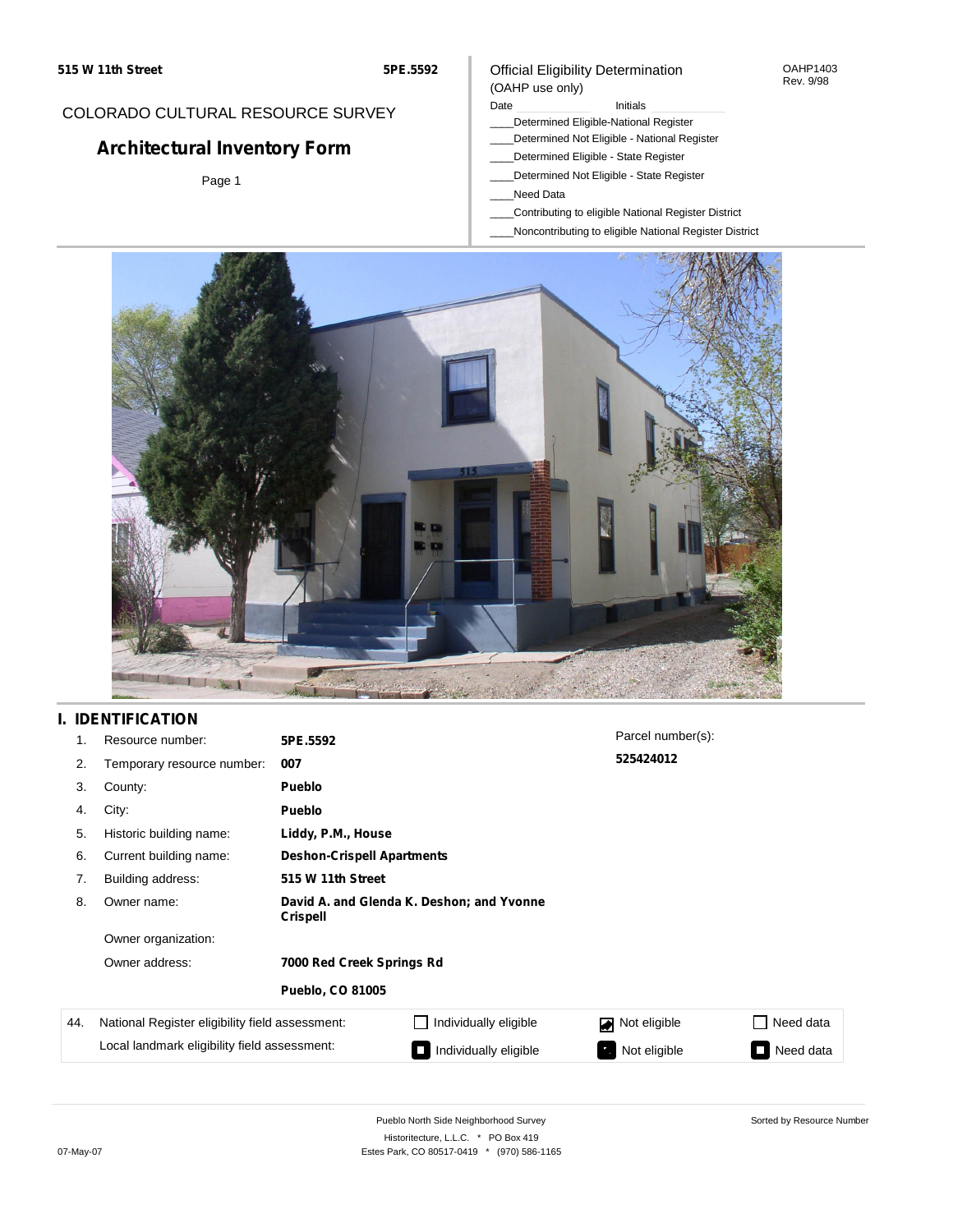Page 2

### **II. GEOGRAPHIC INFORMATION**

| 9.  | P.M.<br>6th             | Township:<br><b>20S</b>                                 | 65W<br>Range:             |  |
|-----|-------------------------|---------------------------------------------------------|---------------------------|--|
|     | 1/4<br><b>SW</b>        | of <b>SE</b><br>of <b>NW</b><br>1/4<br>1/4<br>of<br>SE. | of Section<br>25<br>1/4   |  |
|     | 10. UTM reference zone: | 13                                                      |                           |  |
|     | Easting:                | 533804                                                  | Northing:<br>4236440      |  |
| 11. | USGS quad name:         | <b>Northeast Pueblo</b>                                 | Scale:<br>7.5             |  |
|     | Year:                   | 1961 (Photorevised 1970 and<br>1974)                    |                           |  |
| 12. | $Lot(s)$ :              | Lot 12; Block 36                                        |                           |  |
|     | Addition:               | <b>County Addition</b>                                  | Year of addition:<br>1869 |  |

13. Boundary description and justification:

The boundary, as described above, contains but does not exceed the land historically associated with this property.

П Metes and bounds exist:

### **III. ARCHITECTURAL DESCRIPTION**

| 14. | Building plan (footprint, shape):<br>Other building plan descriptions: | <b>Rectangular Plan</b>                      |                       |
|-----|------------------------------------------------------------------------|----------------------------------------------|-----------------------|
| 15. | Dimensions in feet (length x width):                                   | 1,904 square feet                            |                       |
| 16. | Number of stories:                                                     | 2                                            |                       |
| 17. | Primary external wall material(s):                                     | <b>Stucco</b><br><b>Wood/Vertical Siding</b> | Other wall materials: |
| 18. | Roof configuration:                                                    | <b>Shed Roof</b>                             |                       |
|     | Other roof configurations:                                             |                                              |                       |
| 19. | Primary external roof material:                                        | <b>Asphalt Roof/Composition Roof</b>         |                       |
|     | Other roof materials:                                                  |                                              |                       |
| 20. | Special features:                                                      | Porch                                        |                       |

21. General architectural description:

Oriented to the west, this building rests on a blue-painted concrete foundation with three-light, wood-frame, hopper basement windows. Cream-painted stucco clads most of the exterior walls: however, two-story additions to the rear (north) elevation are covered in cream-painted, vertical, flush-set, wood siding. Windows are generally 5 (vertical)-over-1, double-hung sash, with **blue-painted wood frames, brown, aluminum-frame storm windows, and blue-painted wood surrounds. A 1-over-1-light, double**hung sash window, with brown, aluminum frames, opens on the south face of the southeast corner. Three-light awning windows, with blue-painted wood frames, open on both stories at the north ends of the east and west elevations, south of the siding-clad additions. These additions feature bands of four-light casement windows, with blue-painted wood frames. A small, cutaway porch is located on the southeast corner of the building. It features a concrete floor, blue-painted pipe railing, and a single, brick support. The porch provides access to a four-panel, one-light, glass-in-wood-frame door, opening behind a bluepainted, wood-frame screen door. Above the doorway is a single-light transom. Another doorway opens just west of this door. While the doorway is not located under the porch, it is served by the same concrete stoop. The doorway hosts a wood slab door, opening behind a black, metal security storm door. Four more doorways, are concentrated at the center of the rear (north) elevation. On either end of the band of doorways are four-panel, one-light, glass-in-wood-frame doors, opening behind woodframe screen doors. The eastern of the two center doors is a four-panel wood door; the western is a wood slab door. Gray, rolled asphalt sheets cover the shed roof. A parapet, with a blue-painted concrete cap, surrounds all but the north side of the **roof.**

22. Architectural style:

**No Style**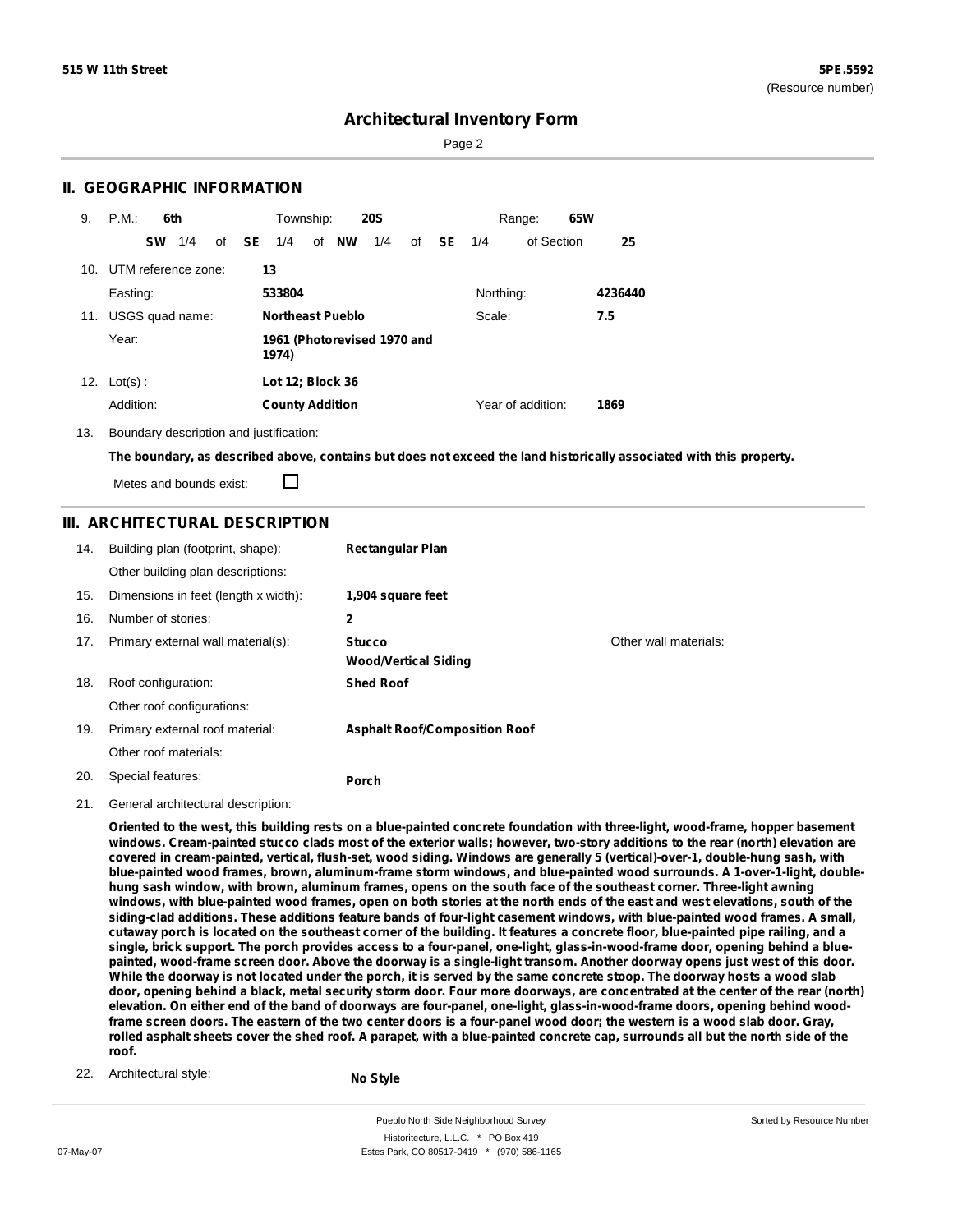Page 3

Other architectural styles:

Building type:

23. Landscape or special setting features:

This property is located on terrain sloping gently downward from north to south, with an elevation of around 4,700 feet above mean sea level. The neighborhood features modest, one- and two-story houses. A grass strip, generally planted with large cottonwood or elm trees, separates the sidewalk from the street. This property is located on the north side of West 11th Street, an east-west-oriented thoroughfare. It is situated between 509 West 11th Street, to the east, and 519 West 11th Street, to the west. A planted grass yard, with mature landscaping, surrounds the building. A gravel driveway extends from West 11th Street, along the east side of the building, to the alley north of it. This driveway expands into a parking area behind (north of) the **apartments. A large cedar tree obscures the southwest corner of the building.**

24. Associated buildings, features or objects: **No associated buildings identified.**

#### **IV. ARCHITECTURAL HISTORY**

| 25. | Date of Construction:  | Estimate:  | 1930                             | Actual:                                                                                       |
|-----|------------------------|------------|----------------------------------|-----------------------------------------------------------------------------------------------|
|     | Source of Information: |            |                                  | Pueblo County Office of Tax Assessor. Property information card [internet].                   |
| 26. | Architect:             | n/a        |                                  |                                                                                               |
|     | Source of information: |            |                                  |                                                                                               |
| 27. | Builder:               | unknown    |                                  |                                                                                               |
|     | Source of information: |            |                                  |                                                                                               |
| 28. | Original Owner:        | P.M. Liddy |                                  |                                                                                               |
|     | Source of information: |            | Co. consulted 1886 through 2003. | Pueblo City Directory. Pueblo, Co.; Salt Lake City; Kansas City, Mo.; and others: R.L. Polk & |

29. Construction history:

According to Pueblo County Tax Assessor records and Sanborn fire insurance maps, a portion of this building may have been constructed around 1885. The original house here was considerably different then the present apartment building, which was opened around 1930. Despite these differences, however, Sanborn maps suggest that the apartments incorporated portions, if not all of the original house into the existing building. The additions to the rear of the building appear to have occurred before **1950.**

A large garage, with space enough for four or more cars, was located behind (north of) the building. It was demolished **sometime after 2000, but portions of the concrete foundation remain intact.**

30. Location: **original** Date of move(s):

### **V. HISTORICAL ASSOCIATIONS**

| 31. Original use(s):     | <b>Single Dwelling</b>   |
|--------------------------|--------------------------|
| 32. Intermediate use(s): | <b>Multiple Dwelling</b> |
| 33. Current use(s):      | <b>Multiple Dwelling</b> |
| 34. Site type(s):        | residence, apartments    |

35. Historical background:

This building was constructed around 1885 for P.M. Liddy, an attorney. He resided here with his family and Mollie Lerois, a **domestic servant. Liddy continued to reside here through 1890.**

By 1900, this house was home to Charles E. Ross, a bookkeeper. A.S. Andrew lived here in 1914, P.H. Burton in 1919, and Cora Griffith in 1925. By 1930, the house transformed from a single-family residence into an apartment building. That year Glenn **Snyder, George A. Parker, Roy A. Snyder, and H. Ray McKnight lived here.**

Around 1935, Albert K. Spencer purchased the property and resided in one of the apartments. He was a veteran of the U.S.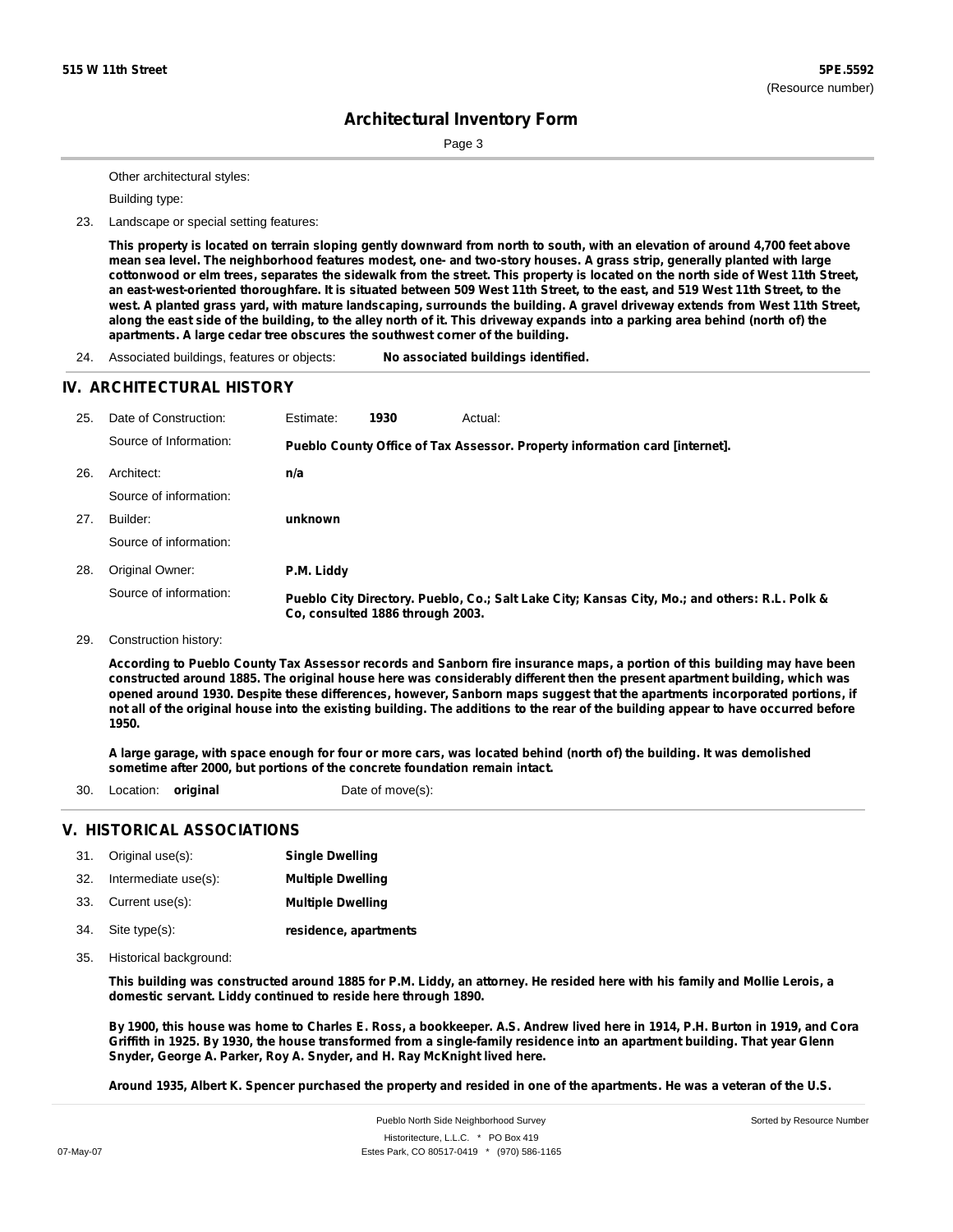Page 4

Army, serving in World War I, and was yardmaster for the Denver & Rio Grande Western Railroad in Pueblo. He married **Marcella Grace Weimer. The Spencers lived here until Albert's retirement in 1951. He died in 1970.**

William W. Small purchased the property from the Spencers and resided here with his wife, Margaret, only a few years. Small was a lifelong resident of Pueblo and a veteran of World War II. From 1946 to 1977, he was parts manager for the Jess Hunter **Motor Company. He died in 1984.**

Malvia T. Thomason owned the property by 1955 and resided in one of the apartments. She was born in Calhoun, Georgia, on July 30, 1895. She came to Pueblo from Chattanooga, Tennessee, on May 1, 1926. She farmed with her only son, Delmar, at Rye. Malvia and Delmar continued to reside here through the 1980s. Malvia died in 1987. Delmar Thomason sold the property to Patrick Henrickson in 1996. From 2000 to 2002, the property transferred from Henrickson to Gary W. and Bernarda Pittman, to Inverciones Narval, L.L.C., and to Mary T. Kliner. The current owners, David A. and Glenda K. Deshon and Yvonne Crispell, **purchased the property in 2005 and continue to operate it as an apartment building.**

36. Sources of information:

**Sanborn Fire Insurance Maps (for Pueblo, Colorado). New York: Sanborn Map and Publishing Co., 1883, 1886, 1889, 1893, 1904-05, 1904-51, and 1904-52.**

**"Malvia T. Thomason" [obituary]. Pueblo Chieftain, 26 March 1987, p. 7D.**

**"William W. Small" [obituary]. Pueblo Chieftain, 19 July 1984, p. 7D.**

**"Spencer (Albert K.)" [obituary]. Pueblo Chieftain, 27 October 1970, p. 12B.**

**"Glenn R. Snyder" [obituary]. Pueblo Chieftain, 8 June 1989, p. 6A.**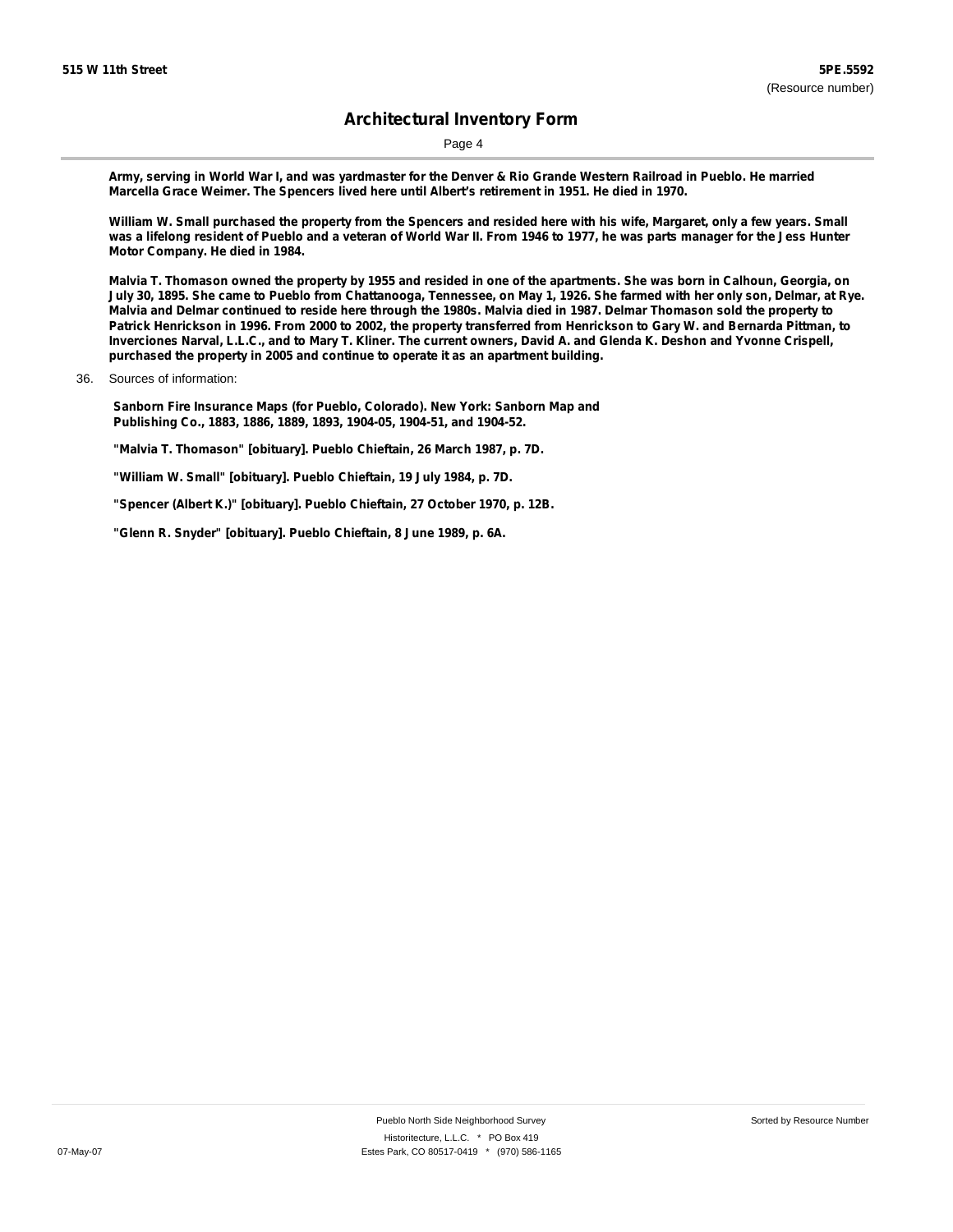Sorted by Resource Number

# **Architectural Inventory Form**

Page 5

|     | <b>VI. SIGNIFICANCE</b>                                                                                                                                                           |
|-----|-----------------------------------------------------------------------------------------------------------------------------------------------------------------------------------|
| 37. | Local landmark designation:<br>Yes $\Box$<br>No.<br>$\mathbf{F}_{\mathbf{r}}$                                                                                                     |
|     | Designation authority:                                                                                                                                                            |
|     | Date of designation:                                                                                                                                                              |
| 38. | Applicable National Register criteria:                                                                                                                                            |
|     | A. Associated with events that have made a significant contribution to the broad pattern of our history.                                                                          |
|     | B. Associated with the lives of persons significant in our past.<br>$\blacksquare$                                                                                                |
|     | C. Embodies the distinctive characteristics of a type, period, or method of construction, or represents the work<br>П                                                             |
|     | of a master, or that possess high artistic values, or represents a significant and distinguished entity whose<br>components may lack individual distinction.                      |
|     | D. Has yielded, or may be likely to yield, information important in history or prehistory.                                                                                        |
|     | Qualifies under Criteria Considerations A through G (see manual).<br>$\sim$                                                                                                       |
|     | Does not meet any of the above National Register criteria.<br>₩                                                                                                                   |
|     | <b>Pueblo Standards for Designation:</b>                                                                                                                                          |
|     | 1a. History                                                                                                                                                                       |
|     | $\overline{\mathbf{r}}_1$<br>Have direct association with the historical development of the city, state, or nation; or                                                            |
|     | <u>1b. History</u>                                                                                                                                                                |
|     | Be the site of a significant historic event; or<br>$\overline{\phantom{a}}$                                                                                                       |
|     | 1c. History                                                                                                                                                                       |
|     | Have direct and substantial association with a person or group of persons who had influence on society.<br>$\overline{\phantom{a}}$                                               |
|     | 2a. Architecture<br>Embody distinguishing characteristics of an architectural style or type; or                                                                                   |
|     | $\Box$                                                                                                                                                                            |
|     | 2b. Architecture<br>Be a significant example of the work of a recognized architect or master builder, or<br>$\Box$                                                                |
|     | 2c. Architecture                                                                                                                                                                  |
|     | Contain elements of architectural design, engineering, materials, craftsmanship, or artistic merit which represent a<br>$\Box$<br>significant or influential innovation;          |
|     | 2d. Architecture                                                                                                                                                                  |
|     | Portray the environment of a group of people or physical development of an area of the city in an era of history<br>$\Box$<br>characterized by a distinctive architectural style. |
|     | 3a. Geography                                                                                                                                                                     |
|     | Have a prominent location or be an established, familiar, and orienting visual feature of the contemporary city, or                                                               |
|     | 3b. Geography                                                                                                                                                                     |
|     | Promote understanding and appreciation of Pueblo's environment by means of distinctive physical characteristics<br>or rarity; or                                                  |
|     | 3c. Geography                                                                                                                                                                     |
|     | Make a special contribution to Pueblo's distinctive character.<br>$\overline{\phantom{a}}$                                                                                        |
|     | <b>Not Applicable</b><br>Does not meet any of the above Pueblo landmark criteria.                                                                                                 |
|     | $\overline{\phantom{a}}$                                                                                                                                                          |
| 39. | Area(s) of Significance:<br><b>Not Applicable</b>                                                                                                                                 |
| 40. | Period of Significance:<br>n/a                                                                                                                                                    |
| 41. | Level of significance:<br>National:<br>State<br>Local<br>$\Box$<br>$\sim$                                                                                                         |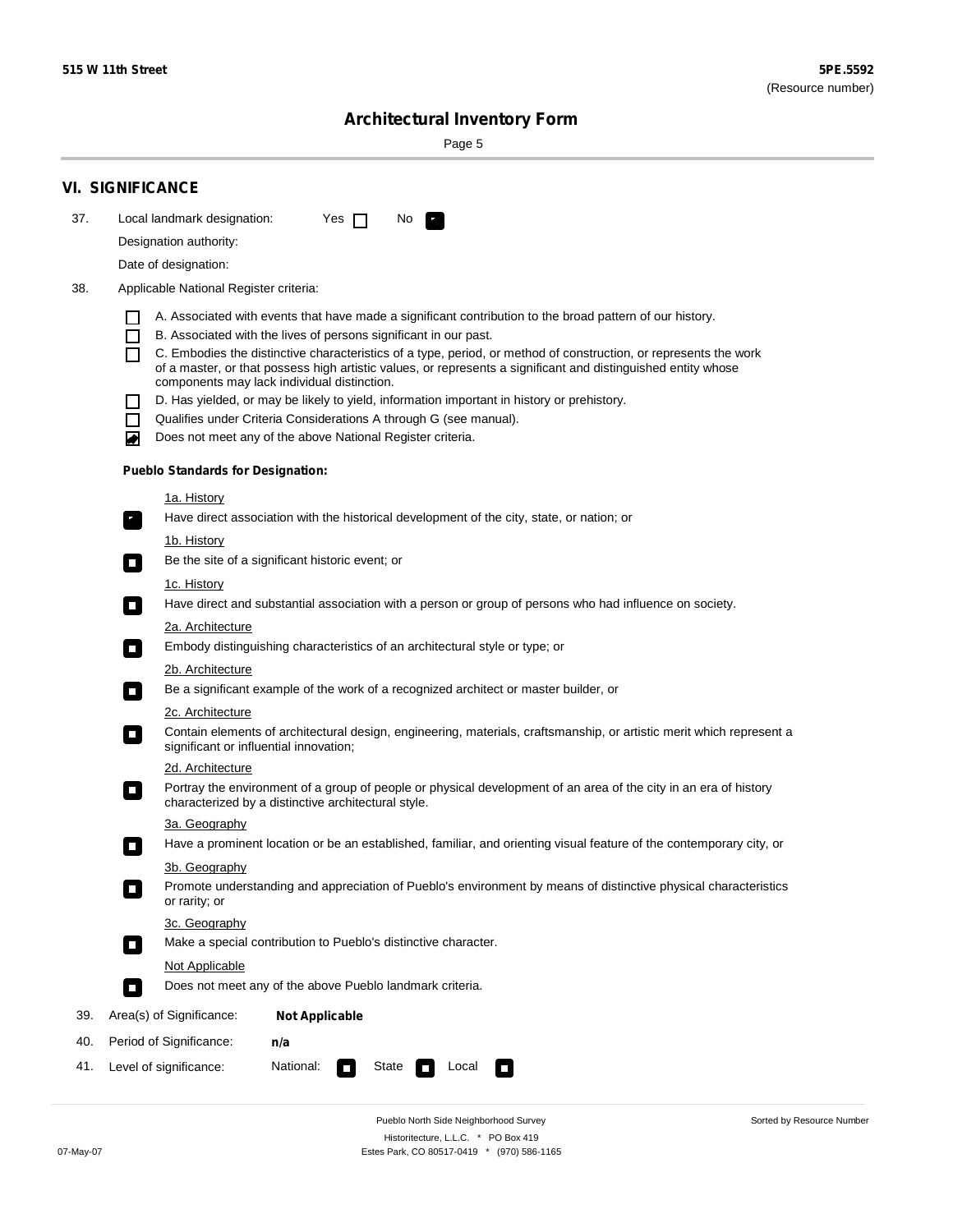Page 6

#### 42. Statement of significance:

Originally constructed around 1885 but remodeled into apartments around 1930, this building at 515 West 11th Street is historically significant under Pueblo Local Landmark criterion1A for its association with the maturation of Pueblo's North Side Neighborhood. The building represents a period of economic decline beginning in 1920s, when the demand for lowercost housing here resulted in the conversion of existing homes and construction of new buildings as apartments. However, the levels of architectural and historical significance, combined with physical integrity, are not to the extent that this property would qualify for individual listing in the National Register of Historic Places, the Colorado State Register of Historic Properties, or as a City of Pueblo landmark. It should, however, be considered a contributing resource within any potential **historic district.**

43. Assessment of historic physical integrity related to significance:

This property exhibits a moderately high level of physical integrity relative to the seven aspects of integrity as defined by the National Park Service and the Colorado Historical Society: location, setting, design, materials, workmanship, feeling, and association. Only a few windows and doors have been replaced. As well, the stucco does not appear to be original.

### **VII. NATIONAL REGISTER ELIGIBILITY ASSESSMENT**

| 44. |  |  |  |  | National Register eligibility field assessment: |
|-----|--|--|--|--|-------------------------------------------------|
|-----|--|--|--|--|-------------------------------------------------|

Local landmark eligibility field assessment:

45. Is there National Register district potential? Yes

**Pueblo's North Side Neighborhood represents the evolution of the city's professional middle and upper classes. Its diversity of architectural styles and forms directly represents the city's changing economic and cultural climates. As well, the neighborhood is distinctive because it appears to have evolved independently of the area's dominant industry, steel manufacturing.** Discuss:

No

П

 $\blacksquare$ 

Yes Yes

**The Second Second** 

No **Exercise** 

**Individually eligible Not eligible** Not eligible **Need data Individually eligible Not eligible Not eligible Need data** 

 $\blacksquare$  No  $\blacksquare$  N/A  $\blacksquare$ 

 $N/A$ 

If there is National Register district potential, is this building contributing:

If the building is in existing National Register district, is it contributing: 46.

#### **VIII. RECORDING INFORMATION**

| 47. | Photograph numbers): | <b>CD-ROM Photo Disc: North Side Photos</b><br>File Name(s): 11thstw515                                                       |
|-----|----------------------|-------------------------------------------------------------------------------------------------------------------------------|
|     | Negatives filed at:  | <b>Special Collections</b><br><b>Robert Hoag Rawlings Public Library</b><br>100 East Abriendo Avenue<br>Pueblo, CO 81004-4290 |
| 48. | Report title:        | <b>Pueblo North Side Neighborhood Survey</b>                                                                                  |
| 49. | $Date(s)$ :          | 04/19/05                                                                                                                      |
| 50. | Recorder(s):         | <b>Adam Thomas</b>                                                                                                            |
| 51. | Organization:        | Historitecture, L.L.C.                                                                                                        |
| 52. | Address:             | <b>PO Box 419</b>                                                                                                             |
|     |                      | Estes Park, CO 80517-0419                                                                                                     |
| 53. | Phone number(s):     | (970) 586-1165                                                                                                                |
|     |                      |                                                                                                                               |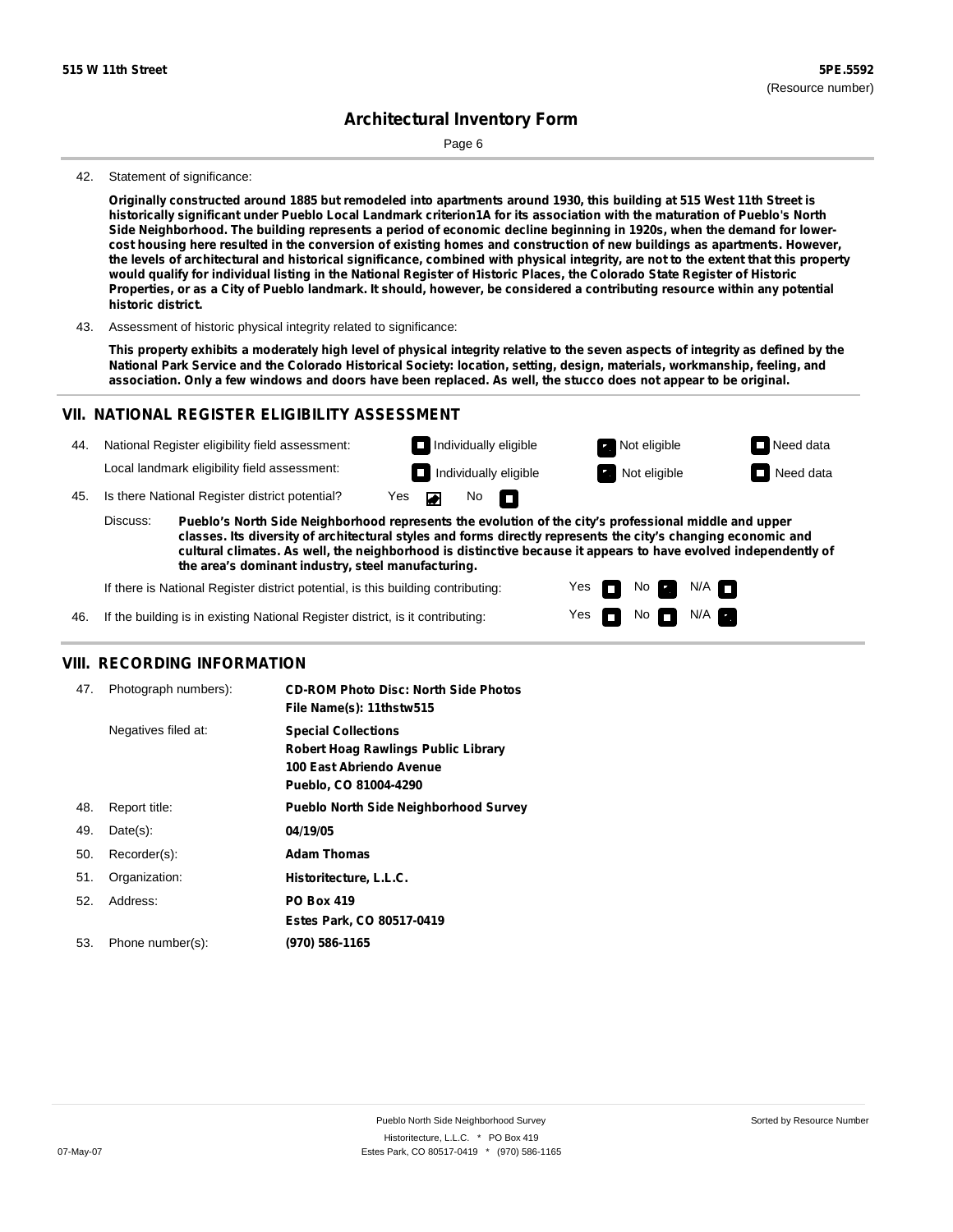Page 7